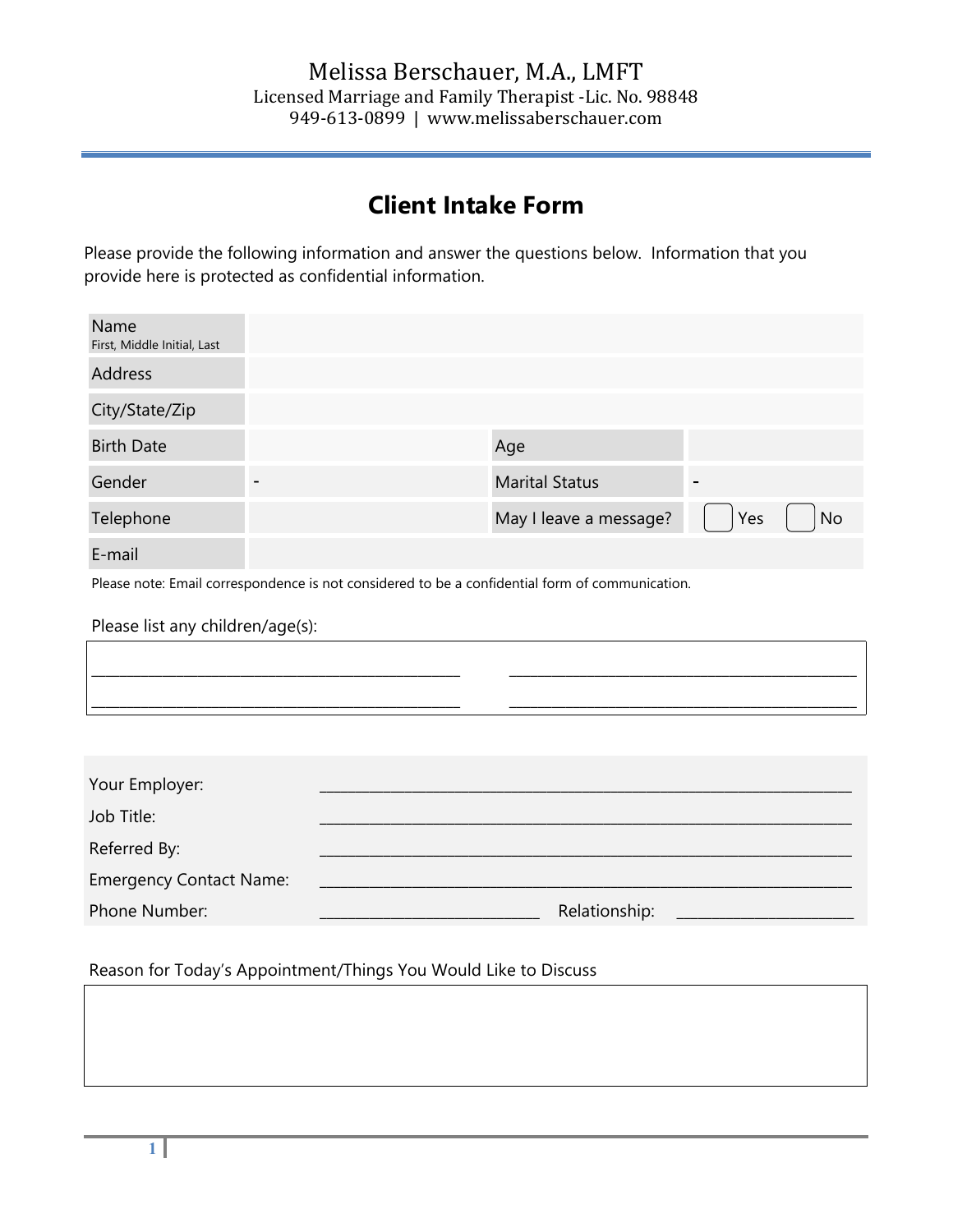## Melissa Berschauer, M.A., LMFT Licensed Marriage and Family Therapist -Lic. No. 98848 949-613-0899 | www.melissaberschauer.com

| Have you previously received any type of mental health services (counseling,<br>psychiatric services, etc.)?                      | Yes<br>No |  |  |  |  |
|-----------------------------------------------------------------------------------------------------------------------------------|-----------|--|--|--|--|
| Are you currently taking any prescription medication?                                                                             | No<br>Yes |  |  |  |  |
|                                                                                                                                   |           |  |  |  |  |
| Have you ever been prescribed psychiatric medication?                                                                             | Yes<br>No |  |  |  |  |
|                                                                                                                                   |           |  |  |  |  |
|                                                                                                                                   |           |  |  |  |  |
|                                                                                                                                   |           |  |  |  |  |
| <b>GENERAL HEALTH AND MENTAL HEALTH INFORMATION</b>                                                                               |           |  |  |  |  |
| 1. Please list any specific health problems you are currently experiencing.                                                       |           |  |  |  |  |
| 2. How would you rate your current sleeping habits?<br>Unsatisfactory<br>Satisfactory<br>Good<br>Poor<br>Very good                |           |  |  |  |  |
| 3. How many times per week do you generally exercise? __________                                                                  |           |  |  |  |  |
| What types of exercise do you participate in?                                                                                     |           |  |  |  |  |
| 4. Please list any difficulties you experience with your appetite or eating pattern:                                              |           |  |  |  |  |
| 5. Are you currently experiencing overwhelming sadness, grief, or depression?                                                     | No<br>Yes |  |  |  |  |
| 6. Are you currently experiencing anxiety, panic attacks, or have any phobias?<br>If Yes, when did you begin experiencing this? _ | Yes<br>No |  |  |  |  |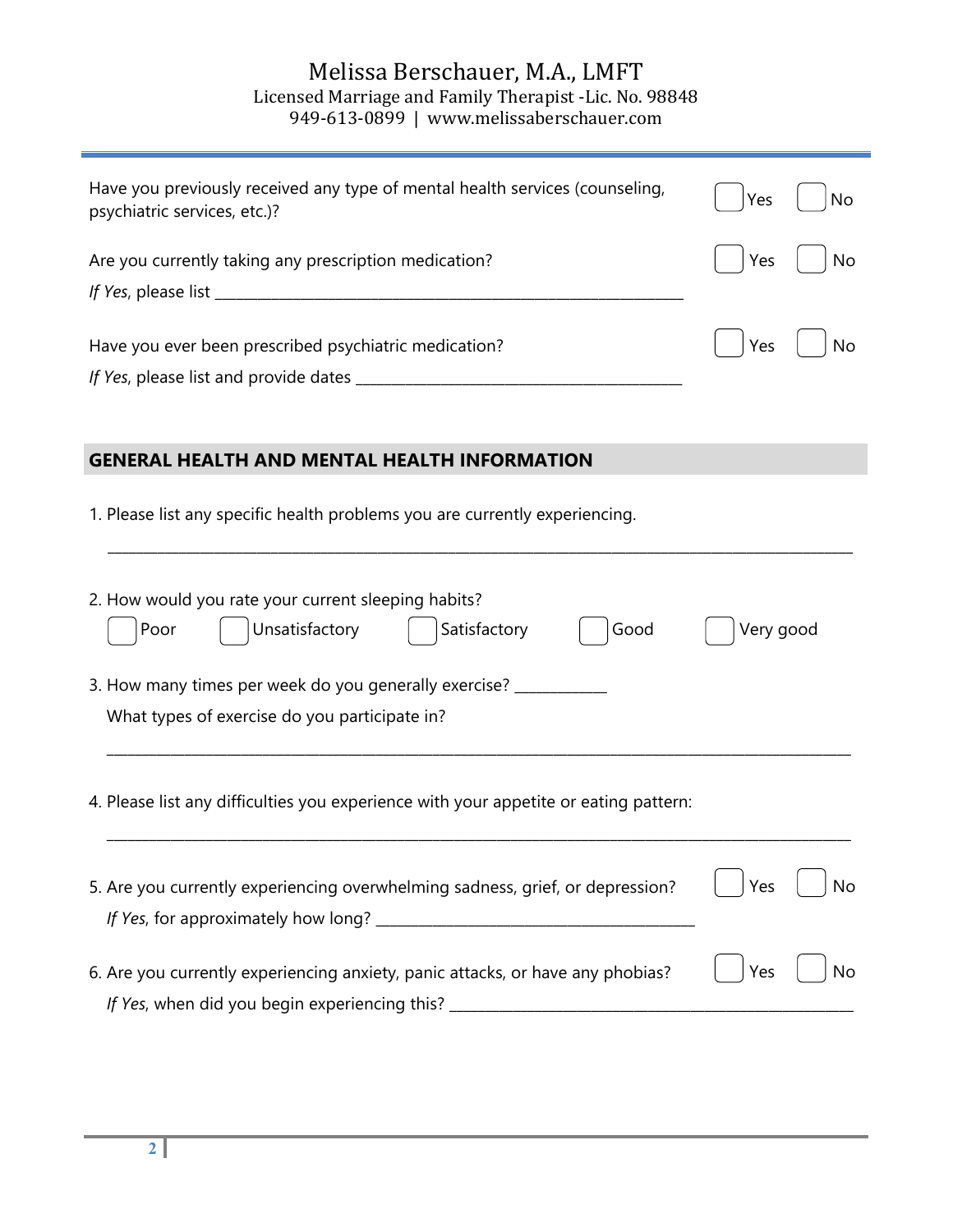# Melissa Berschauer, M.A., LMFT Licensed Marriage and Family Therapist -Lic. No. 98848

949-613-0899 | www.melissaberschauer.com

| 7. How many alcoholic beverages do you drink per week? _____                                                                                                          |       |  |  |  |  |  |
|-----------------------------------------------------------------------------------------------------------------------------------------------------------------------|-------|--|--|--|--|--|
| 8. How often do you engage recreational drug use?<br>Weekly<br>Monthly<br>Infrequently<br>Daily                                                                       | Never |  |  |  |  |  |
| Yes<br><b>No</b><br>9. Are you currently in a committed relationship?<br>If Yes, on a scale of 1-10, how would you rate your relationship (with 10 being "the best")? |       |  |  |  |  |  |
| 10. What significant life changes or stressful events have you experienced recently?                                                                                  |       |  |  |  |  |  |

## **FAMILY MENTAL HEALTH HISTORY**

Please check to identify and list if there is a family member with a history in any of the following.

|                               | <b>COLLING IVICITION</b> |
|-------------------------------|--------------------------|
| Alcohol/Substance Abuse       |                          |
| Anxiety                       |                          |
| Depression                    |                          |
| Domestic Violence             |                          |
| <b>Eating Disorders</b>       |                          |
| Obsessive Compulsive Behavior |                          |
| Schizophrenia                 |                          |
| Suicide or Suicide Attempt    |                          |

Family Member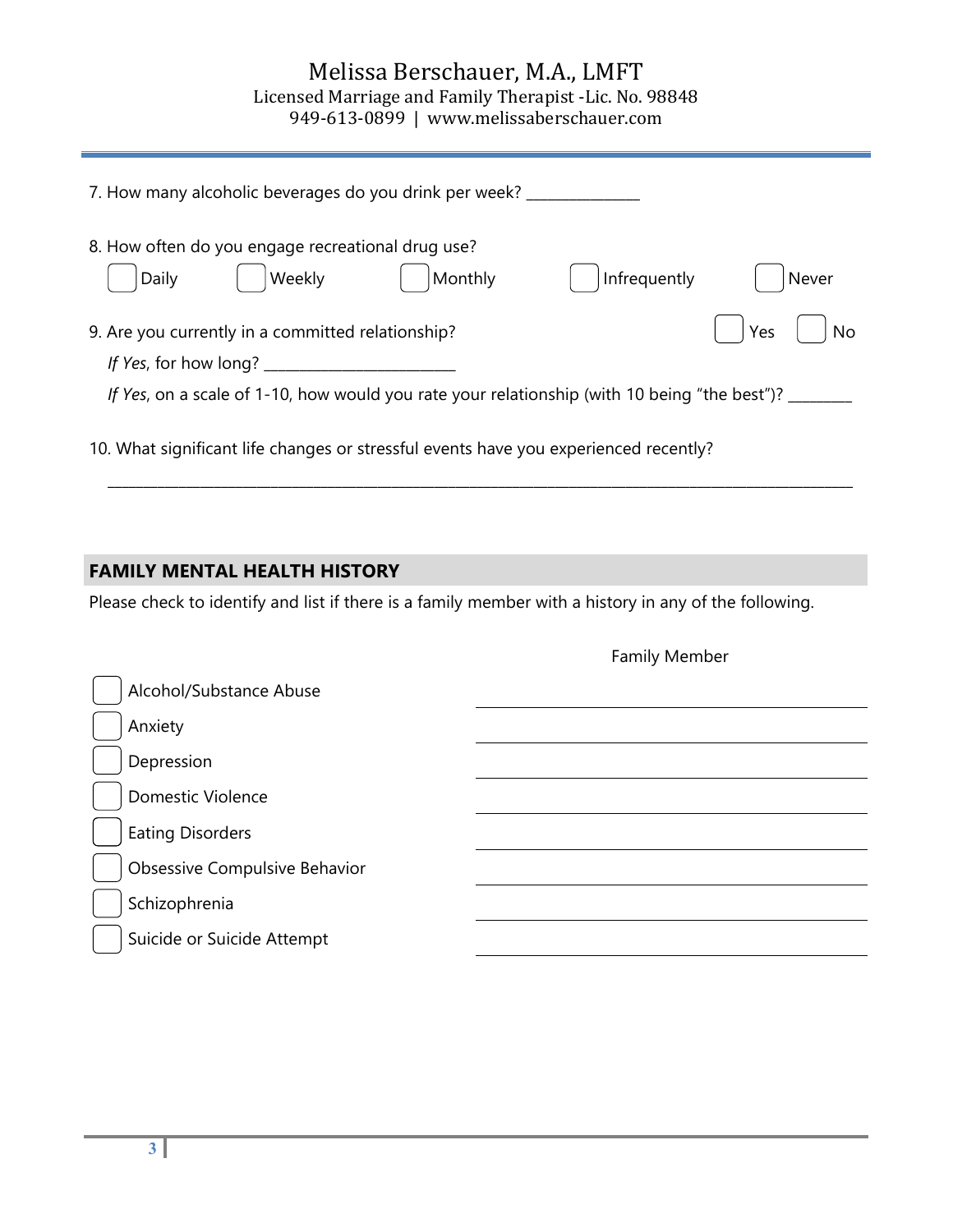### **Informed Consent for Treatment – In Person and/or Telemedicine**

This document is intended to provide important information to you regarding your treatment. Please read the entire document carefully and be sure to ask any questions that you may have regarding its contents.

#### Professional Information:

I have a Master's of Arts degree in Clinical Psychology. I am licensed to practice in the State of California by the Board of Behavioral Sciences as a Marriage and Family Therapist (MFT). I am a member of the California Association of Marriage and Family Therapists (CAMFT). I am a Level II Gottman Trained Couples Therapist; certified Prepare/Enrich facilitator for couples counseling; grief and loss counseling certification; certified Anger Management Specialist Level II; advanced training in Cognitive Behavioral Therapy (CBT); as well as staying current through continuing education units. If you have any questions about my background or experience, please ask.

#### Fees:

The fee for service is:  $\frac{1}{2}$  per 50 minute session. Fees are payable at the time that services are rendered. If for some reason you find that you are unable to continue paying for your therapy, please inform me and I will help you consider any options that may be available to you at that time. Therapist charges an additional fee of \$175 for any letters written on behalf of client. \*Please note that therapist does not participate in any legal matters.

#### Appointment Scheduling and Cancellation Policies:

Sessions are typically scheduled weekly or bi-weekly (depending on need). Your consistent attendance greatly contributes to a successful outcome. In order to cancel or reschedule an appointment, kindly notify me at least 24 hrs. in advance of your appointment. *If you do not provide me with at least 24 hours notice in advance, you are responsible for payment for the missed session***.**

*Please initial here to indicate your agreement with the fees, scheduling, and cancellation policies\_\_\_\_\_\_\_\_\_\_\_* 

#### Confidentiality:

All communications made in session will be held in strict confidence unless you provide written permission to release information about your treatment. If you participate in couples therapy, I will not disclose confidential information about your treatment unless all person(s) who participated in the treatment with you provide their written authorization to release. I maintain a "no secrets" policy with couples therapy. This means that if you participate in couples therapy, I am permitted, at my discretion, to use information obtained in an individual session that you may have had with me, when working with other members of your family. However, individual therapy may be an option if a secret needs to be kept for safety reasons.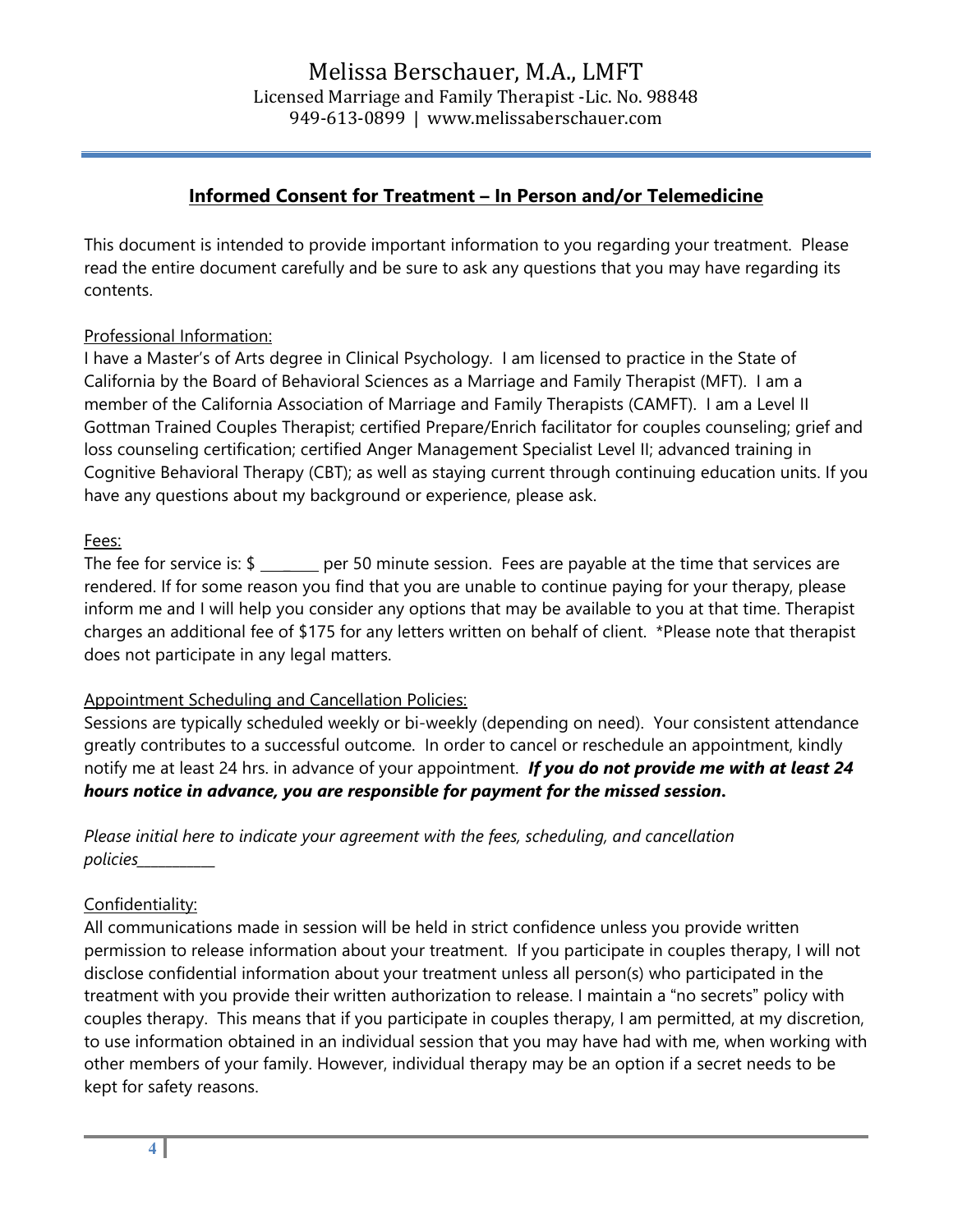#### Exceptions to Confidentiality

Therapists are required to report instances of suspected child, elder abuse, and in some cases, threats of harm to yourself or another person.

#### Minors and Confidentiality:

Communications between therapists and clients who are minors (under the age of 18) are confidential. However, parents and other guardians who provide authorization for their child's treatment are encouraged to be involved in their treatment. Consequently, I may discuss the treatment progress of a minor client with the parent or caretaker, but not details that would decrease trust between the minor and me. Minor clients and their parents are urged to discuss any questions or concerns that they have on this topic.

#### Therapist Availability/Emergencies:

Telephone consultations between office visits are welcome. However, I will attempt to keep those contacts brief due to my belief that important issues are better addressed within regularly scheduled sessions. You may leave a message for me at any time on my confidential voicemail at (949) 613-0899. Non-urgent phone calls are returned during normal workdays (Monday through Friday) within 24 hours. If you have a medical or psychiatric emergency, please call 911.

#### About the Therapy Process:

It is my intention to provide services that will assist you in reaching your goals. Based upon the information that you provide to me and the specifics of your situation, I will provide recommendations to you regarding your treatment. I believe that therapists and clients are partners in the therapeutic process. Remember, therapy is a service that you purchase, and if you are not happy with the services received, it is your responsibility to make that known so we can discuss any hindrances to your progress. I will also periodically provide feedback to you regarding your progress and will invite your participation in the discussion.

Participation in therapy does involve some risks, including the possible experience of intense feelings such as sadness, anger, fear, and guilt. Please remember that these experiences are natural and normal and an important part of the therapy process. Sometimes during therapy clients choose to make major life decisions, including decisions regarding family, relationships, employment, and lifestyles. Due to the varying nature and severity of problems and the individuality of each client, I am unable to predict the length of your therapy or guarantee a specific outcome or result.

#### Termination of Therapy:

The length of your treatment and the timing of the eventual termination of your treatment depend on the specifics of your treatment plan and the progress you achieve. It is a good idea to plan for your termination in collaboration with myself. I will discuss a plan for termination with you as you approach the completion of your treatment goals.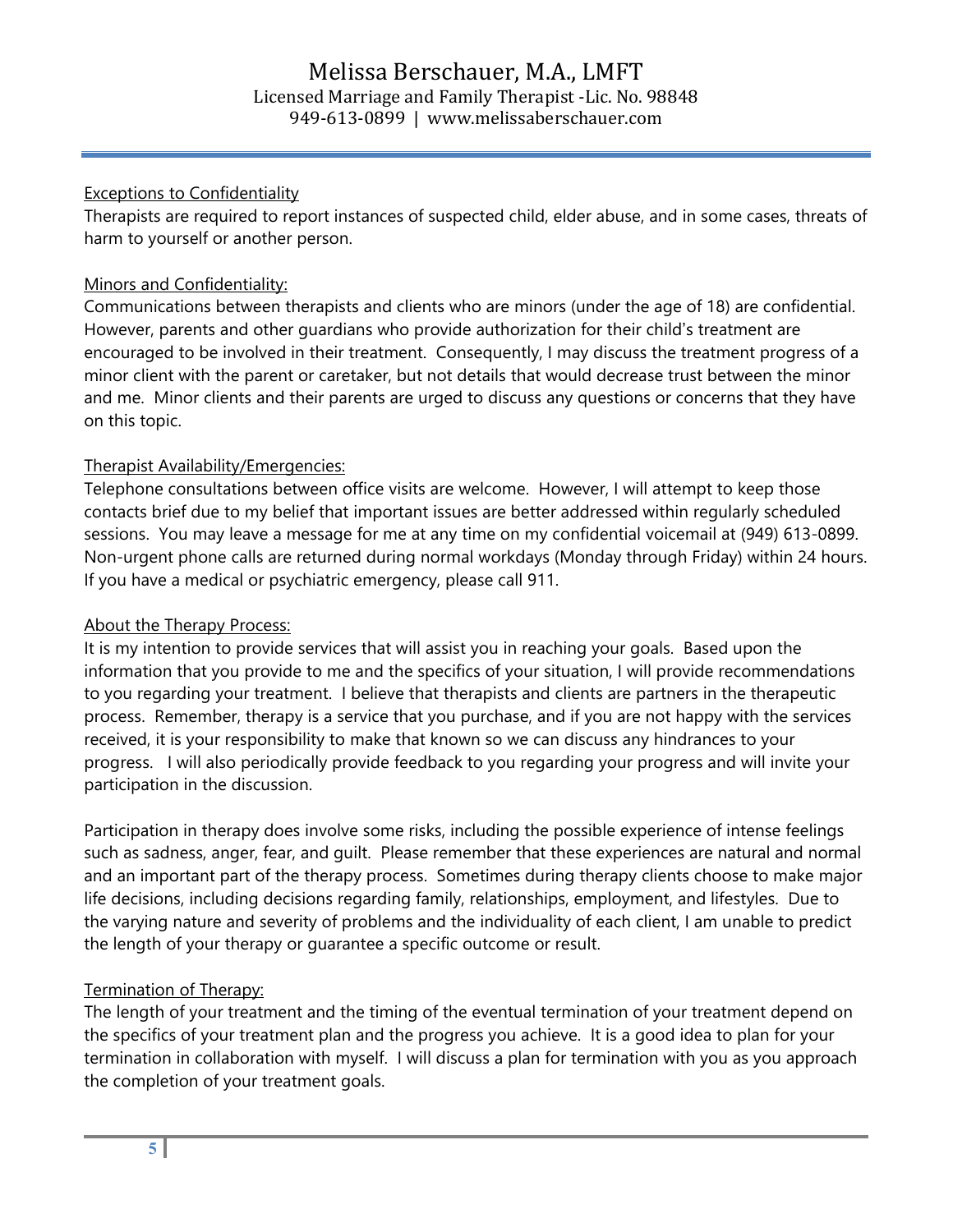You may discontinue therapy at any time. If you or I determine that you are not benefiting from treatment, either you or I may elect to initiate a discussion of your treatment alternatives. Treatment alternatives may include, among other possibilities, referral, changing your treatment plan, or terminating your therapy.

#### Informed Consent for Telemental Health – When Applicable

I hereby consent to participate in telemental health as part of my therapy. I understand that telemental health is the practice of delivering clinical health care services via technology assisted media or other electronic means between a practitioner and a client who are located in two different locations.

I understand the following with respect to telemental health:

1) I understand that I have the right to withdraw consent at any time without affecting my right to future care, services, or program benefits to which I would otherwise be entitled.

2) I understand that there are risks, benefits, and consequences associated with telemental health, including but not limited to, disruption of transmission by technology failures, interruption and/or breaches of confidentiality by unauthorized persons, and/or limited ability to respond to emergencies.

3) I understand that there will be no recording of any of the online sessions by either party. All information disclosed within sessions and written records pertaining to those sessions are confidential and may not be disclosed to anyone without written authorization, except where the disclosure is permitted and/or required by law.

4) I understand that the privacy laws that protect the confidentiality of my protected health information (PHI) also apply to telemental health unless an exception to confidentiality applies (i.e. mandatory reporting of child, elder, or vulnerable adult abuse; danger to self or others; I raise mental/emotional health as an issue in a legal proceeding).

5) I understand that if I am having suicidal or homicidal thoughts, actively experiencing psychotic symptoms or experiencing a mental health crisis that cannot be resolved remotely, it may be determined that telemental health services are not appropriate and a higher level of care is required.

6) I understand that during a telemental health session, we could encounter technical difficulties resulting in service interruptions. If this occurs, end and restart the session. If we are unable to reconnect within ten minutes, please call me at 949-613-0899 to discuss since we may have to reschedule.